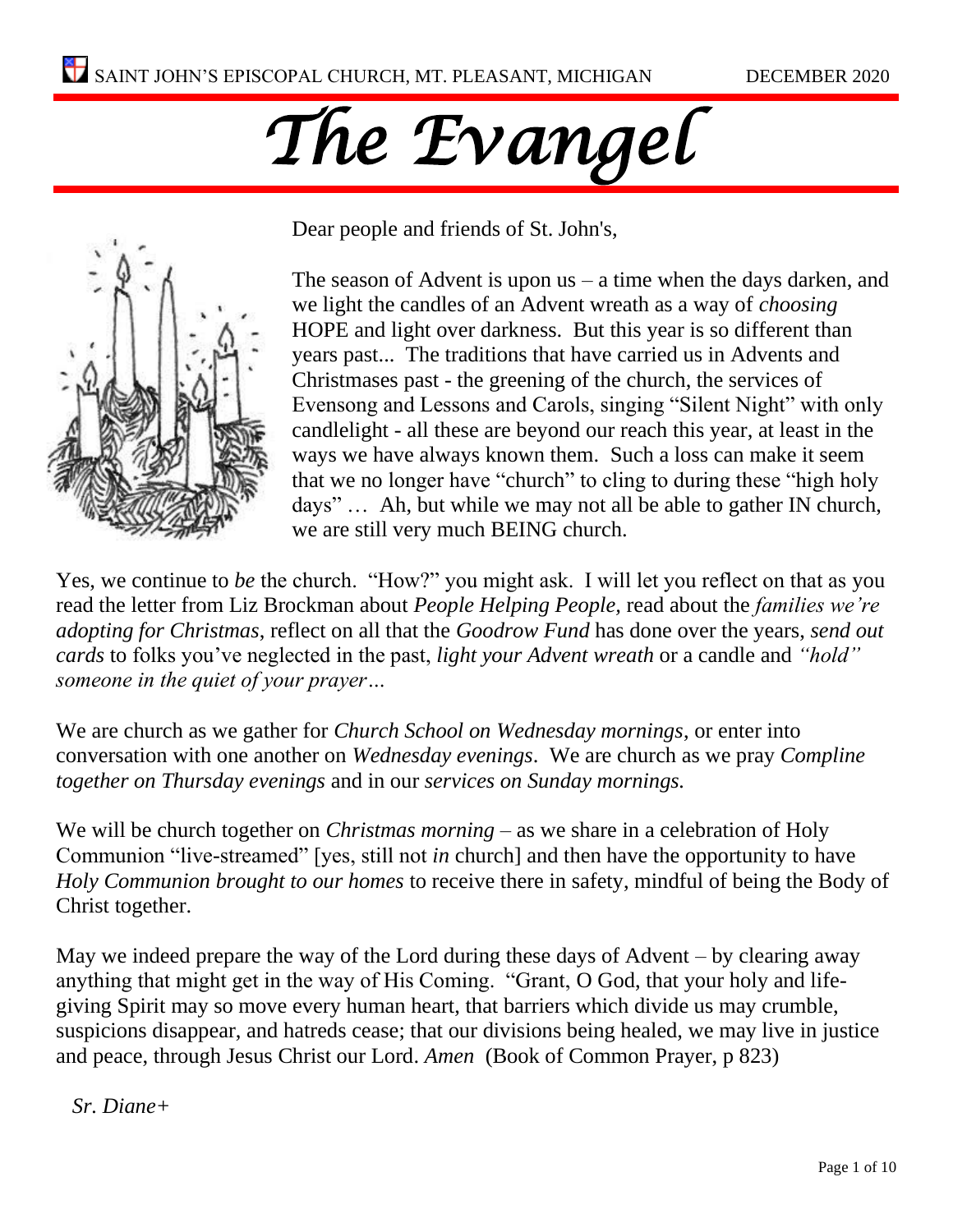

**Remember Our Homebound Members** Stop by to visit or drop a card to our parish members who are homebound.

**Alma Dickerson** 461 E. Wing Rd., Mt. Pleasant 772-2516.

## **St. John's Prayer Group**

If you wish to add or remove names from the Prayer List, please call Sr. Diane Stier,989- 807-0215, Martha Rarick, 773- 7510, the church office or email



Pamela Dingman: [padingman@hotmail.com.](mailto:padingman@hotmail.com) Thank you.



## **Pastoral Care**

Just a reminder: you should let the parish office know if you are ill and wish to receive a visit from the Rector.



| Lois Klump          | 2              |
|---------------------|----------------|
| Andy Brockman       | $\overline{4}$ |
| Diane Benn          | 6              |
| Marcia David        | 6              |
| Jim Thurston        | 8              |
| Elliott Parker      | 13             |
| James Wilson        | 13             |
| Mary Ellen Cochrane | 19             |
| Harriett White      | 24             |
| Doris Sherwood      | 25             |
| Patricia DeLong     | 30             |
|                     |                |

Can't find your parish directory? It's on the parish website: <https://www.stjohnsmtpleasantmi.com/> under *About Us –*then *Members Only. sjec206*

# *CHRISTMAS FAMILIES – You can help!*

Check out the needs of the two families we're adopting this year, and join in that outreach [the Sign-up Genius is here <https://www.signupgenius.com/go/30e0e49a9ad22a4fe3-christmas> or you can call Ella Jo Regan (603) 520-1932 to sign up.]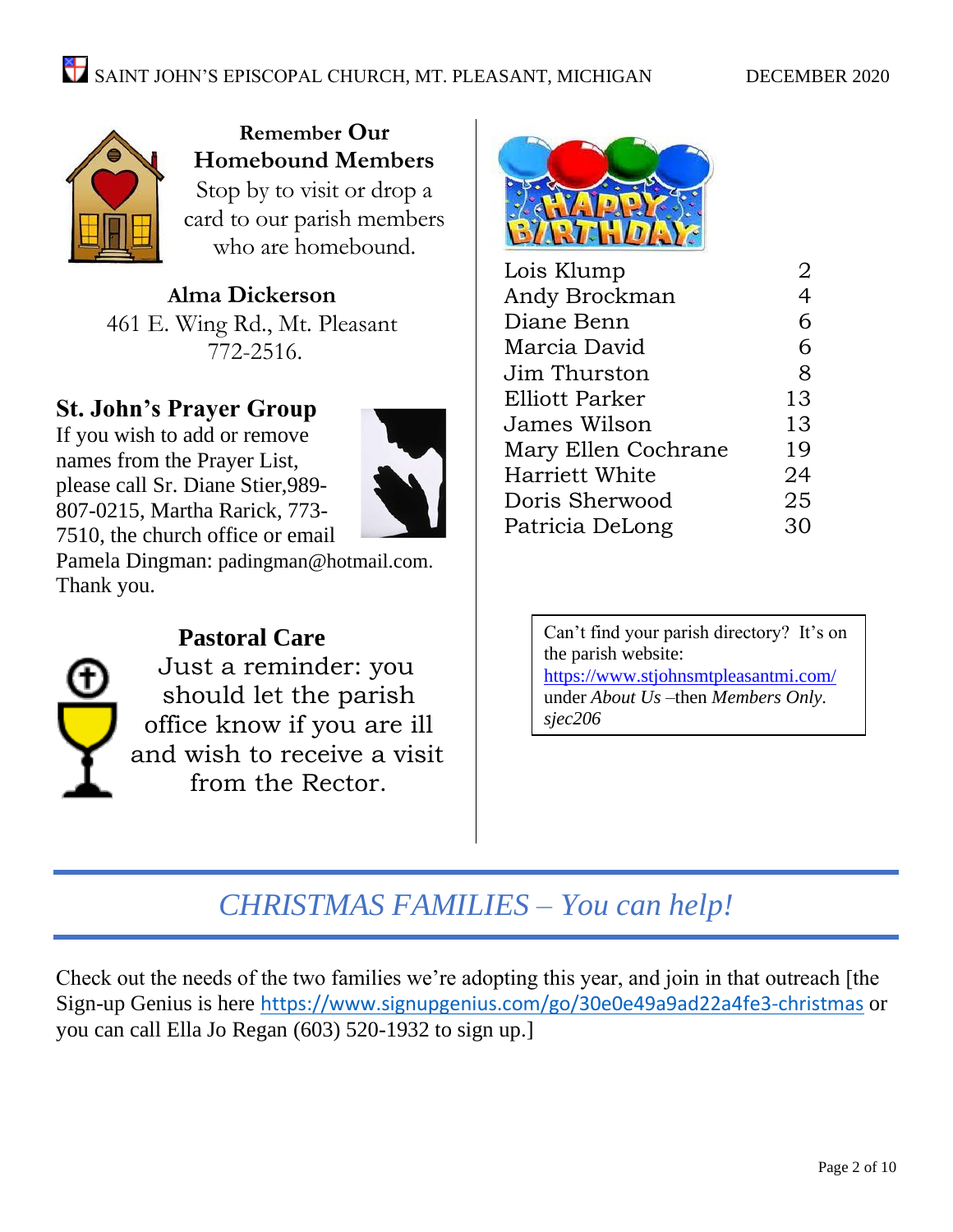#### *People Helping People A Nonprofit Organization in Loving Memory of Timothy A. Brockman*

December 1, 2020

The Reverend Diane Stier and St. John's Vestry St. John's Episcopal Church 206 West Maple Street Mt. Pleasant, MI 48858

Dear Sister Diane and St. John's Vestry:

On behalf of People Helping People (PHP), I'm writing to offer sincere thanks for your recent donation of \$305.27. This generous gift will provide more than sixty meals at Max & Emily's Eatery, where hungry people continue to come each and every Sunday afternoon for a fresh deli sandwich with all the trimmings.

However, the recent St. John's donation will actually accomplish even more than provide meals because it, along with a similar donation from our friends at Immanuel Lutheran, inspired an anonymous donation of \$1,000 specifically for a new PHP outreach: The 2020 Christmas Tree Project. Partnering with Vander Sys Christmas Tree Farm (a local family business), PHP is donating Christmas trees, along with the Vander Sys signature "miracle tree stand," to ten local families. Each family will receive a voucher allowing them to come to the Vander Sys Christmas Tree lot, where they can pick out the perfect Christmas Tree in terms of size and variety. The first three vouchers were gifted to families who are Sunday guests at Max & Emily's, and the second two vouchers were gifted to the St. John's Christmas families. With help from the Isabella County Food Pantry, I'm confident PHP will find good homes for the remaining five Christmas Tree vouchers!

Again, thank you for the recent generous donation, which helps to keep alive Tim's memory and legacy.

Sincerely,<br>Egyptimetra Barbon

Elizabeth Brockman

*In a PS, Liz added that PHP provided meals for nearly 100 people each week in November!*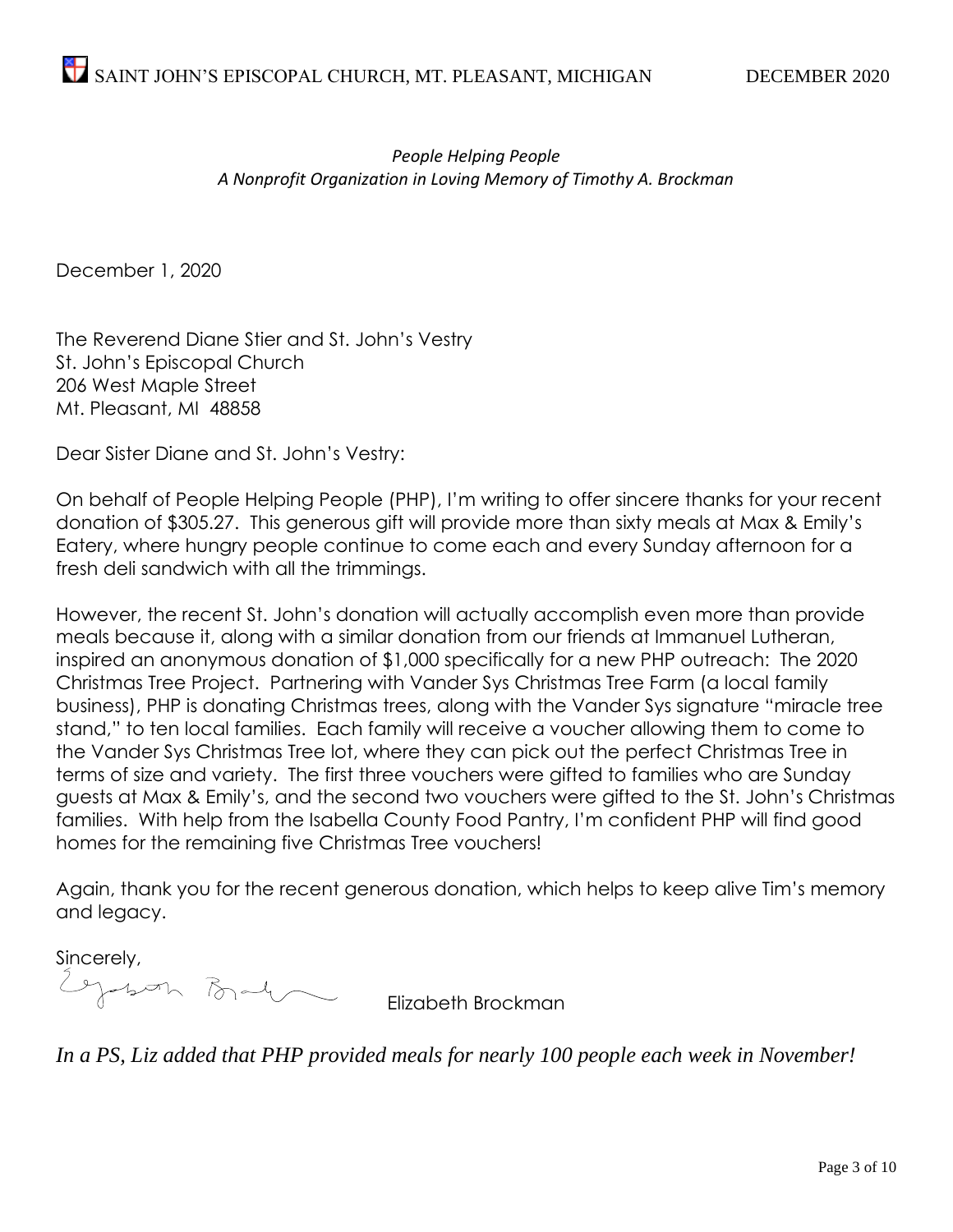### **Minutes for Vestry Meeting November 15, 2020, 11:30 a.m. via Zoom**

Present are Adam Baker (clerk), Diane Stier, Ella Jo Regan, Sharon Bolton (guest), Tom Cochrane, Nancy Herman-Kinney, Pam Dingman (guest), Eric Vinciguerra, Alice Ciccu (guest), DJ Proctor, Ulana Klymyshyn, Clancy DeLong, Marcia David, David Shirley.

Diane opened with a prayer. Ella moved that Vestry approve minutes from the October meeting, Nancy seconded. Vestry approved.

Nancy gave her report on the Diocesan Convention. Following up on the discussion of BLM from the October Vestry meeting, it was noted that the following joint resolution was passed at Convention:

#### RESOLUTION 2 -

#### **A Joint Resolution Calling for Racial Healing and Equity**

The Dioceses of Eastern and Western Michigan resolve and affirm that Black Lives Matter. **Rationale:**

Genesis 1:26-27 states that God created all of humanity in the divine image and bestows dignity upon all. God promises to redeem, reconcile, and restore the whole creation through Christ. When Black lives are treated as though they don't matter, Christians everywhere should be able to stand up and assert without hesitation that Black lives certainly do matter, have dignity, worth, and value. God created Black people in God's image. God redeems Black lives in Christ. Black lives matter to God.

Clancy completed his financial report. Tom moved that Vestry approve the following motion:

The vestry on the 15 Day of November 2020, after discussing the amount to be paid to the Rev. Sr. Diane Stier as a parsonage allowance, on motion duly made and seconded, adopted the following resolution: Whereas the Rev. Sr. Diane Stier is employed as a priest of St. John's Episcopal Church, Mt. Pleasant, Michigan, which does not provide a residence for her, the vestry resolves that of the total annual(12 month) compensation of \$79,840 to be paid to the Rev. Sr. Diane Stier during the final two months of 2020 and for all of 2021, that \$24,000 annually be designated as parsonage allowance within the meaning of that term as used in Section 107 of the IRS Code of 1986.

Adam seconded, and the Vestry approved.

Diane moved on to the issue of reentry plans. The consensus was to continue doing things as we have been, and Diane recommended Alice and Eric continue working on technical issues to improve the sound.

Ulana mentioned that because of the COVID pandemic, there has not been a formal installation ceremony. David pointed out that because a formal installation ceremony needs a Bishop, it would be difficult to do before we can meet for in-person services. Ulana will head a committee to find a way to formally recognize the Search Committee and the retirements that have happened this year, and to celebrate calling Diane as Rector.

Sharon discussed the records of the Goodrow Fund, which are kept in the Goodrow Office in the Church. Ulana moved that all Goodrow Fund documents and historical records be kept in the St. John's office for a period of 3 years, during which the Rector and Vestry will be responsible for them. Ella seconded, and the Vestry approved.

Ella moved that one washer and dryer be donated to Restoration House; Nancy seconded. Vestry approved the motion.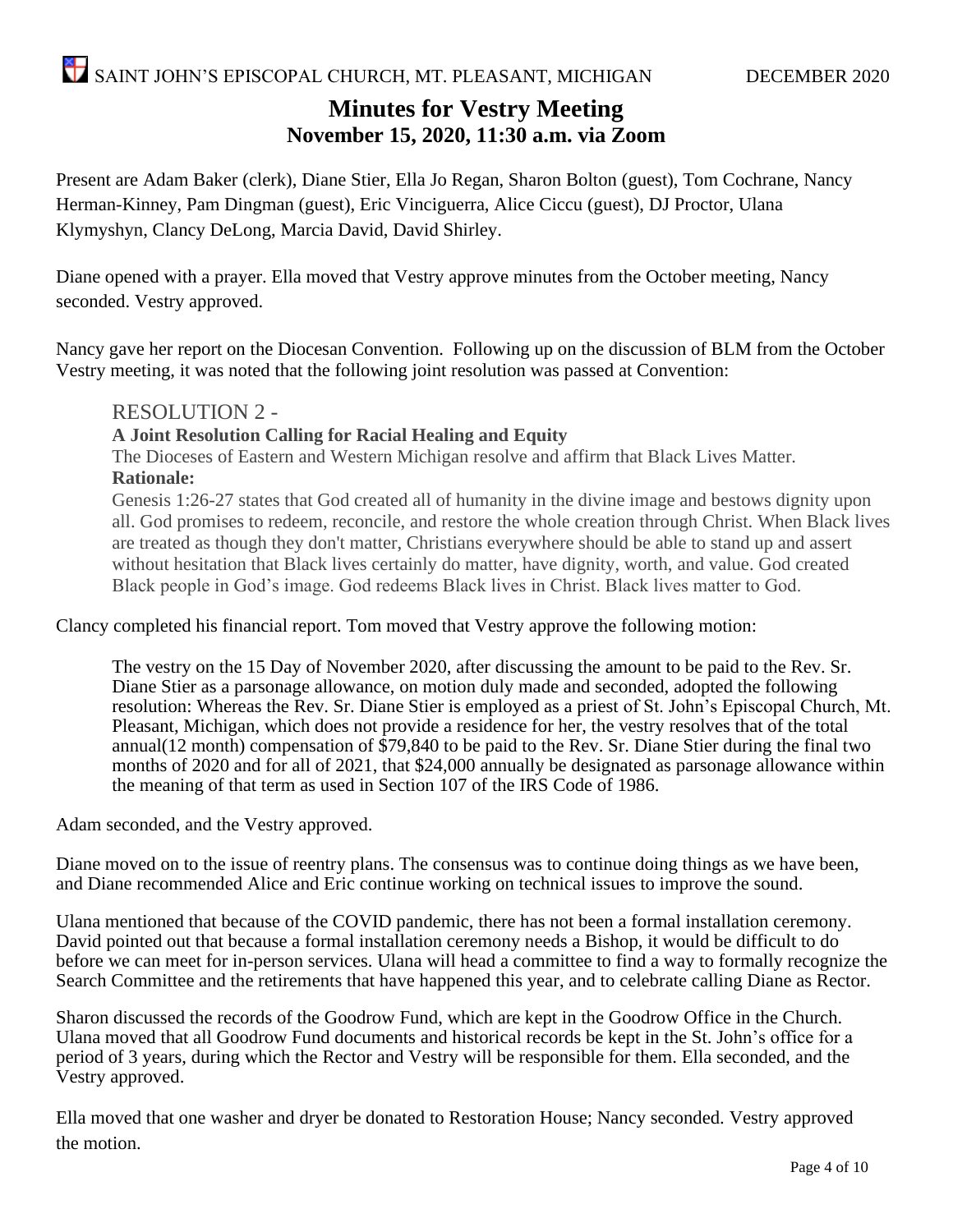Ella moved that \$50 be kept in the Clean and Bright fund to pay for laundry detergent at St. John's, and the remainder in the fund will be donated to the People Helping People fund in memory of Tim Brockman. Nancy seconded, and Vestry approved.

Tom moved that Vestry adjourn, Ella seconded. Vestry adjourned.

Respectfully submitted, Adam Baker, Clerk

#### **Minutes for Special Vestry Meeting November 22, 2020, 11:30 a.m. via Zoom**

Present are Adam Baker(clerk), Diane Stier, Ella Jo Regan, Tom Cochrane, Nancy Herman-Kinney, Eric Vinciguerra, DJ Proctor, Ulana Klymyshyn, Clancy DeLong, Marcia David, David Shirley.

Diane opened with a prayer.

Diane announced that our Parish Secretary, Sandy Schrock, announced her retirement. Diane requested a motion to give Sandy a retirement gift after her years of service.

Tome moved that ST. John's give Sandy a departing gift in the amount equal to the amount she would have earned if she worked through the end of the year 2020 (including holiday pay). Clancy indicated the amount would be around \$795. Ella seconded the motion. Vestry approved.

Vestry discussed the job description for an Administrative Assistant that was drafted in 2017. At that time it was decided that the job should not be filled by a parishioner.

Diane closed with a prayer. Vestry adjourned.

Respectfully submitted, Adam Baker, Clerk

#### **Some of our Members have moved or have a winter address! Here are their new addresses!**

**(NOTE: Sally Goodrow's address was incorrect in last month's Evangel.)**

**Sally Goodrow 3500 Faulkner Drive, Apt. D-202 Lincoln, NE 68516**

**Olivia Ohler 2721 Eland Ct. Mt. Pleasant, MI 48858**



**Chase and Victoria Simpson 2600 Chandler Dr. Apt. 216 Bowling Green, KY 42104**

**Sandy Wood (Has not moved, but is spending the winter with her daughter) 6240 Hilltop Ct. Bath, MI 48808**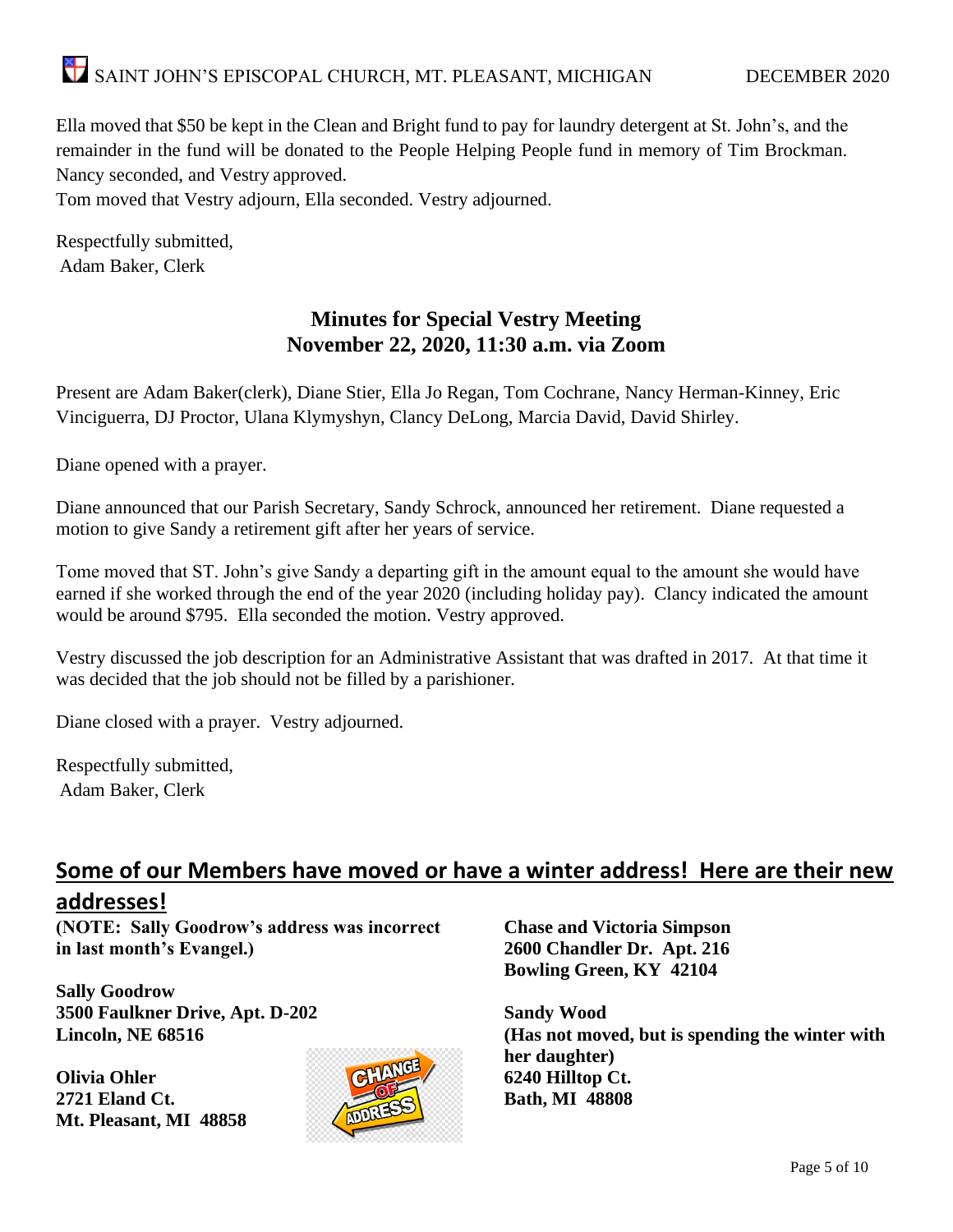#### **During this period when St. John's is closed, your financial support gifts may be sent in the following ways:**

- 1 Mail to the church office. 206 W. Maple Street Mt. Pleasant, MI 48858
- 2. Drop off through the mail slot at the church office door.
- 3. Pay by credit card. Call Clancy DeLong at (989) 400-6546 to provide card information.

#### **NO CONTACT METHOD OF GIVING**

The Western Michigan Diocese has contracted with an online giving platform to assist parishes during this crisis. This is a safe, paperless way of giving through direct debit or credit card. To take advantage of this program, please click on the following link: <https://givingtools.com/give/1276/2180>

#### **October 2020 Financial Report**

Below is a summary of operating fund activity through the end of October (83.33%).

| Operating fund receipts over (under) expenditures \$ (1,953.43) |  |
|-----------------------------------------------------------------|--|

Through October, total income is now 7% below budget. Please confirm that your pledge is up to date.

#### **Cash balances on October 31, 2020 are as follows:**

| Capital Campaign funds balance on October 1, 2020 \$ 13,103.33  |  |  |
|-----------------------------------------------------------------|--|--|
| Capital Campaign funds balance on October 31, 2020 \$ 10,337.64 |  |  |

#### **Capital Fund Activity For October:**

|--|--|--|--|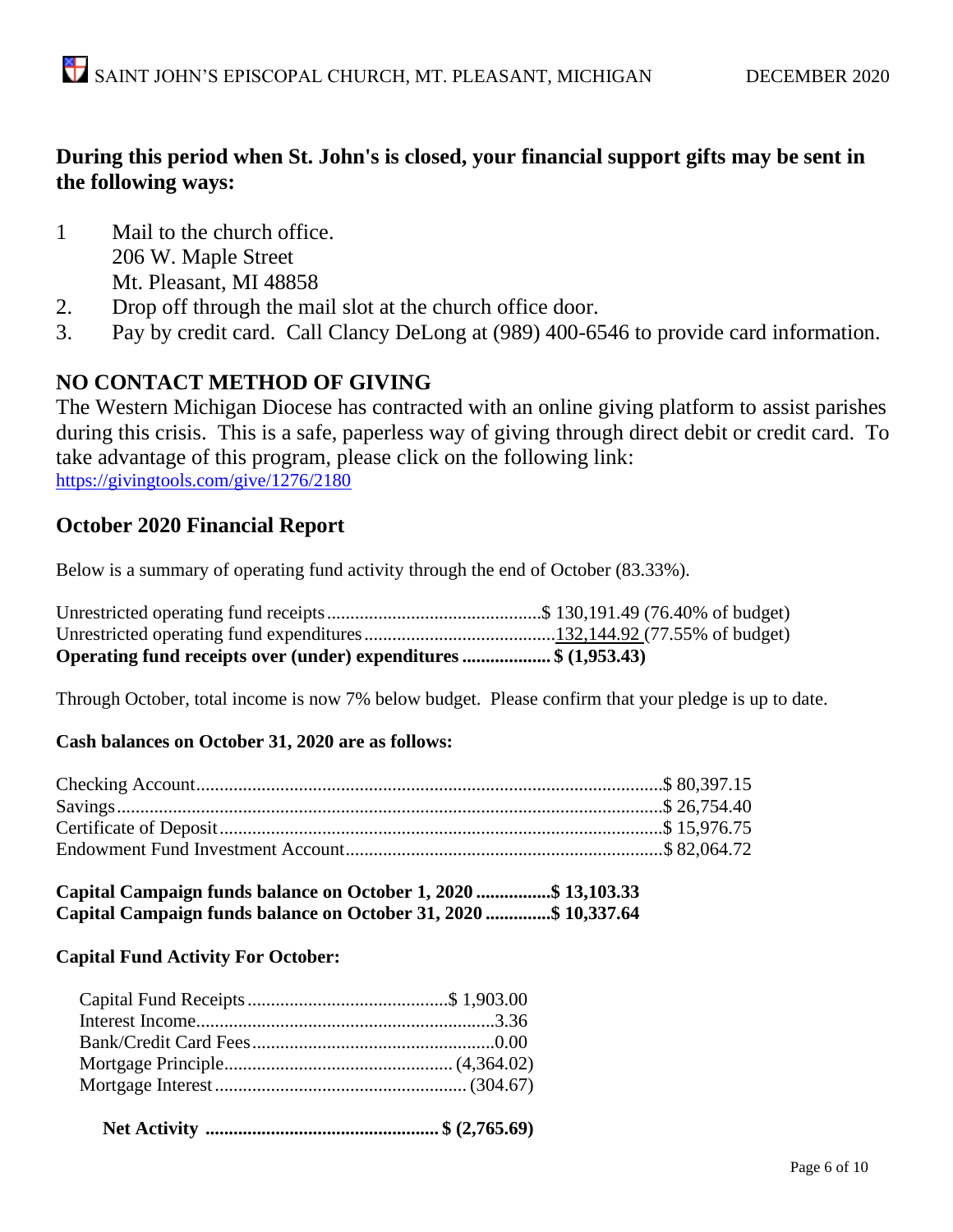#### **BUILDING PROJECT**

| Total Capitalized Expenses\$ 442,345.71                 |  |
|---------------------------------------------------------|--|
| Non-Capitalized Expenses (Bank Fees/Interest) 29,577.59 |  |
|                                                         |  |

#### **Subtotal...........................................\$ 471,923.30**

| <b>Anticipated Expenses:</b> |  |
|------------------------------|--|
|                              |  |
|                              |  |

**TOTAL PROJECT COST......................\$ 475,910.92**

**Outstanding mortgage balance as of October 31, 2020..............\$ 75,384.41**

#### **ANGLICAN WORTHIES**

364. Hankey, Arabella-Katherine (1834-1911) Missionary

Katherine Hankey, who wrote the words of the popular hymn, "I love to tell the story," was born in London to a wealthy banker, a member of the Clapham Sect., a neighborhood (literally) of worthy Londoners who had been allied with the Evangelical wing of the Anglican communion. Their most famous member was William \*Wilberforce, Member of Parliament, who began in the late eighteenth century to campaign against slavery in all parts of the British Empire. He was successful in 1834, a year after his death. His son was Bishop Wilberforce, one of the leaders of the High Church party in the nineteenth century.

Warre Cornish stated a century ago that "among the forces which constituted the late evangelical movement one of the most powerful was that notable brotherhood in the Clapham neighborhood. . . commonly known as the Clapham sect." We must admire their independence and courage, these zealous in philanthropy, though Cornish faults them for certain aspects of their theology, their "upholding personal religion to the neglect of united Church action and authority, which subjected them too much to leaders whom they idealized and flattered, but there is no cavilling the good that they did." Among their members besides the elder Wilberforce was Hannah \*More (1743-1826), the author of the Cheap Repository Tracts, designed to make poor folk law-abiding Christians. Next door was the home of the brewer Henry Thrale, husband of Mrs. Thrale, the great Friend of Dr. \*Johnson (1709-1784).

Next to Wilberforce lived the statesman Granville Sharp (1735-1813), adjoining gardens. The leader responsible for much of their prominence was Zachery Macaulay (1768-1835), "the author and silent Father of the greatest talker," he said, "the world has ever known." I think this may be meant as a compliment to his brilliant son, Thomas Babington Macaulay (1800-1859), famous for his lengthy reviews in history and literature for the *Edinburgh Review* and author of *The History of England,* five volumes (1849-1861). Wilberforce could not have succeeded in his initial efforts to abolish slavery without the support of Zachery Macaulay. My anonymous source says that these cheerful neighbors lived south of London in handsome homes, kept horses and carriages, bought and sold, planted and builded, and thanked God for their good things. . . . They gave half of their goods to the poor."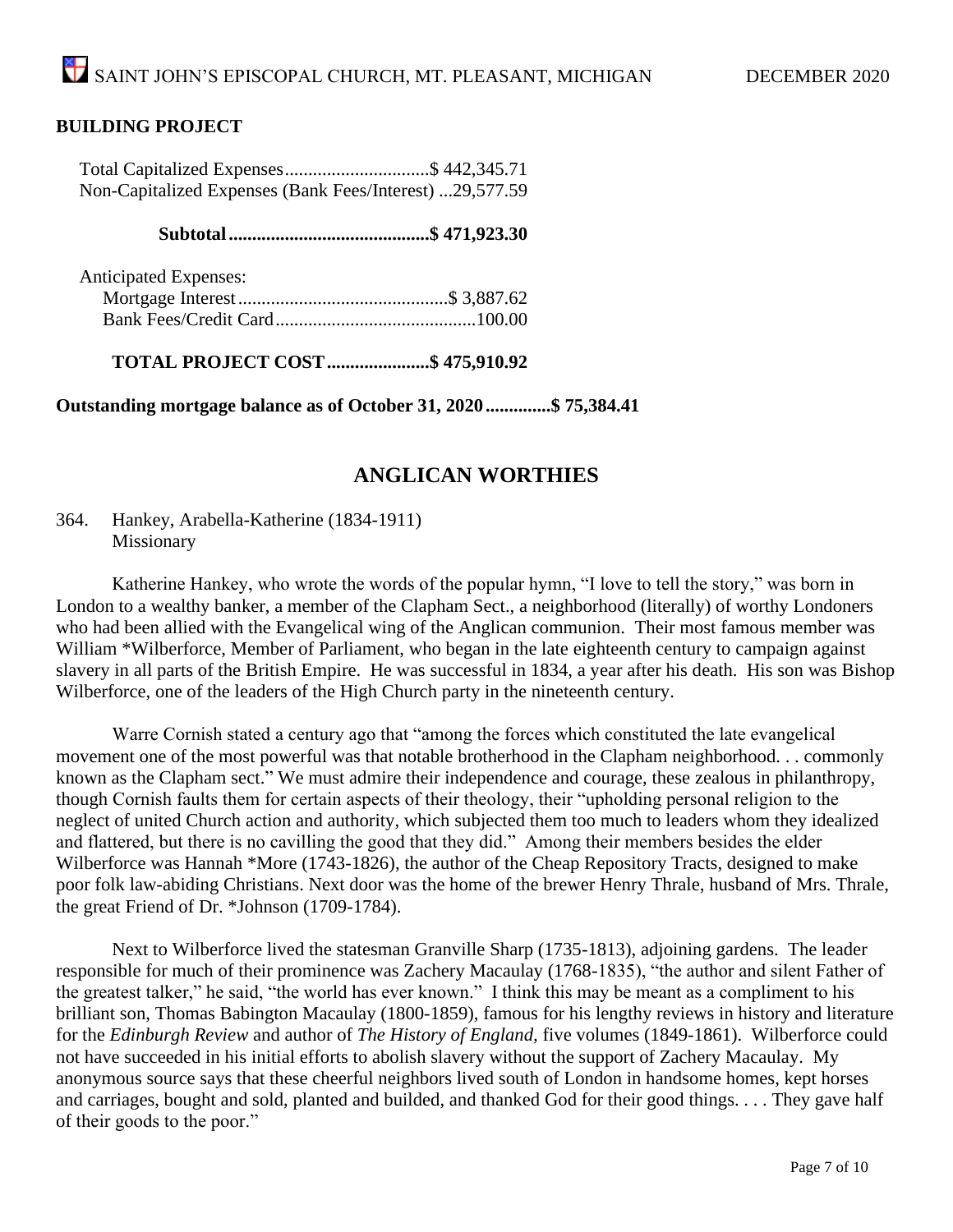# SAINT JOHN'S EPISCOPAL CHURCH, MT. PLEASANT, MICHIGAN DECEMBER 2020

Katherine Hankey, a nineteenth-century daughter of the "Holy Village," fell seriously ill in 1864 on a mission in Africa. During her lengthy convalescence she wrote a biography in verse about the life of Jesus, in the 2nd part of which she composed the words of her famous hymn, the first stanza of which goes like this (from memory):

> I love to tell the story of unseen things above, Of Jesus and his glory, of Jesus and his love, I love to tell the story, because I know it's true; It satisfies my longing, as nothing else can do. I love to tell the story; 'twill be my theme in glory, To tell the old, old story, of Jesus and his love.

The original composition had fifty stanzas, so she must have been ill a long time. It was set to music by William G. Fisher and published in Philadelphia in a Methodist hymnal, which may explain why it cannot be found in ours. Popular among evangelical congregations, there are recordings by popular singers including Pat Boone, Jo Stafford and other country folk.

My mother was raised in an Evangelical and Reformed household but became Presbyterian when she married my father. She died ecumenically in a Baptist nursing home. The chaplain who held the service proclaimed enthusiastically that "I love to tell the story" was my mother's favorite hymn. I winced quietly, remembering that my mother was a conservatory graduate and certainly had different tastes. It was also possible that the pianist at the home had a limited repertoire, so Hankey's may have become the favorite of others. It certainly was not my father's. The son of a church organist, he had a curious view of hymnology, i.e., it was understandable that the hymn whose verse contained the line, "Who follows in his train" was "the railroad hymn," just as "From Greenland's icy mountains" was "the geography hymn," and so forth. Bless his heart! "I love to tell the story" would have been "the library hymn." --hlf

#### **WEEKLY SCHEDULE:**

Sunday 10 AM: Ante-Communion live on Facebook or YouTube

Wednesday 10 AM: Church School by Zoom

Wednesday 7 PM: Connections Conversations by Zoom

Thursday 8 PM: Compline (Night Prayer) by Zoom

**CHRISTMAS DAY Celebration of Holy Communion Live-Streamed from church – 10 AM – on Facebook or YouTube.**

Contact Sr. Diane or the office (preferably by email) if you would like to receive Holy Communion after the service. Watch for further details.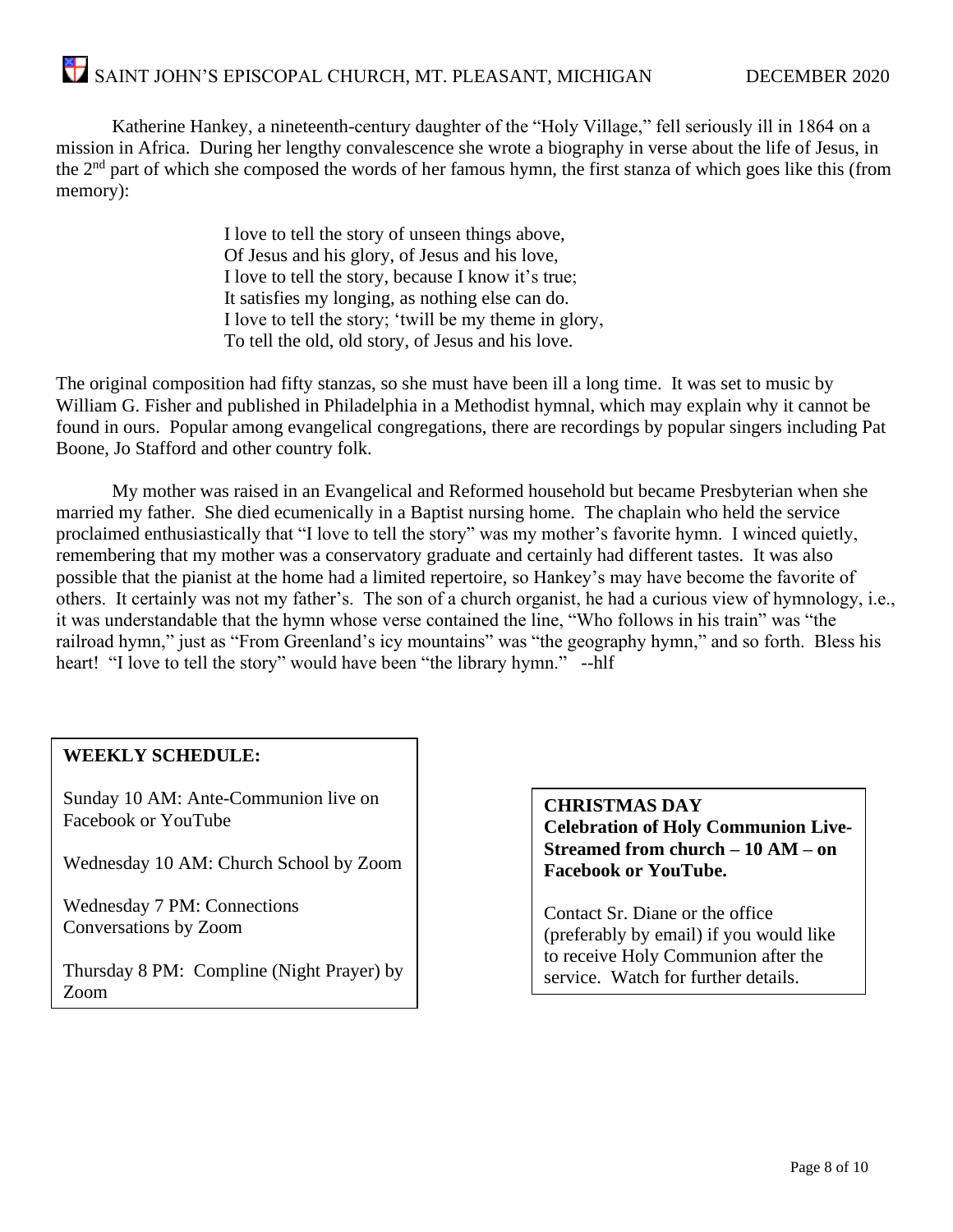# **Saint John's Episcopal Church**

**206 West Maple Street Mt. Pleasant, MI 48858**

**Phone: 989-773-7448 Fax: 989-772-3480 E-mail: [saintjohnsmp@gmail.com](mailto:saintjohnsmp@gmail.com) Website: [www.stjohnsmtpleasantmi.com](http://www.stjohnsmtpleasantmi.com/)**



#### **St. John's Mission:**

St. John's Episcopal Church, with God's help and in the Episcopal Church tradition, lives to proclaim the Gospel of Christ by ministering through worship, outreach, fellowship and education. We welcome all who enter our doors, and we support the diverse callings of each member as we seek to serve Christ in every person.

i

Rector, The Rev. Sr. Diane Stier, ec 989-807-0215 Deacon Emeritus, The Rev. Nancy Casey Fulton, 773-7193

Sr. Warden: David Shirley: 773-3463 Tom Cochrane, 989-317-3561 Jr. Warden: Nancy Herman Kinney: 989-546-5424 Marcia David, 775-8086 Treasurer: Clancy DeLong, 989-400-6546 Ulana Klymyshyn, 772-5 616 Co-Treasurer: Lynne L'Hommedieu, 772-8340 David Proctor, 772-7715 Vestry Clerk: Adam Baker: 989-492-1626 Ella Jo Regan: 772-3587

#### **2020 Vestry Officers 2020 Vestry Members**

Eric Vinciguerra, 517-657-9196 Harriett White, 773-3880

#### **Organist: Choirmaster pro tempore:**